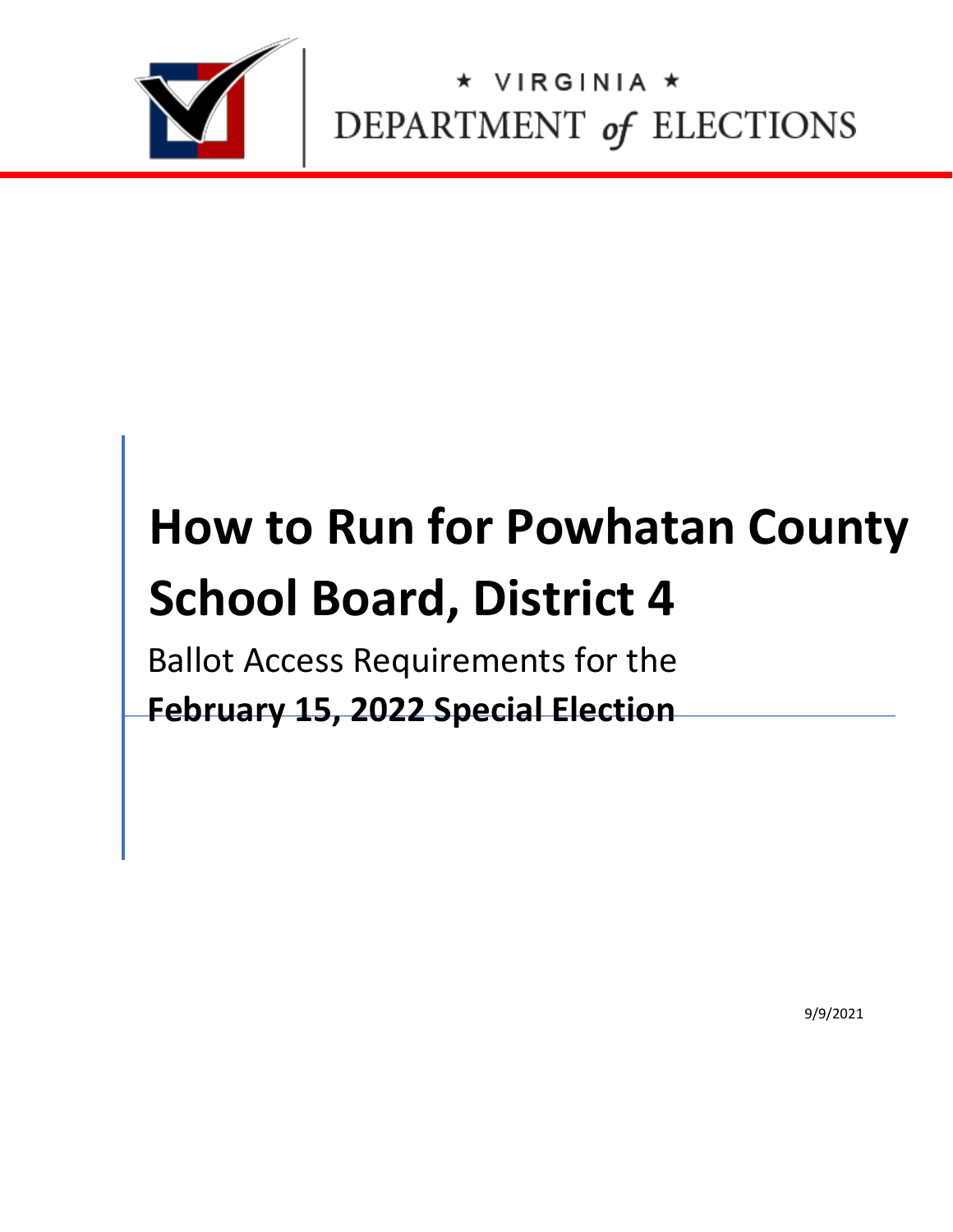ordering an election

**[COMET](https://cf.elections.virginia.gov/Account/LogOn?ReturnUrl=%2f)** [–](https://cf.elections.virginia.gov/Account/LogOn?ReturnUrl=%2f) Database for candidates to file, and the Department of Elections to track, campaign finance

| <b>Definitions and Key Icons</b>                                                                                                                                                                                                                                            |                                                                                                                                                                            |
|-----------------------------------------------------------------------------------------------------------------------------------------------------------------------------------------------------------------------------------------------------------------------------|----------------------------------------------------------------------------------------------------------------------------------------------------------------------------|
| <b>Political party</b> – an organization that, at either of the<br>two preceding statewide general elections, received<br>at least 10 percent of the total vote cast<br>for any statewide office filled in that election<br>X<br>(currently only Democratic and Republican) | - Notes where to find information in<br>the Code of Virginia or Virginia<br>Administrative Code.<br>- Indicates beginning and/or ending<br>deadlines for filing documents. |
| Non-primary party candidate - an individual who is seeking                                                                                                                                                                                                                  |                                                                                                                                                                            |
| $\heartsuit$<br>the nomination of a political party by a<br>means other<br>than a primary; speak with the party                                                                                                                                                             | - Indicates information on where to<br>file documents.                                                                                                                     |
| Independent - an individual who is seeking to run in a<br>General Election without the nomination from the<br>Republican or Democratic party (may include a recognized<br>party or no party)                                                                                | - Indicates additional information<br>that may be helpful.                                                                                                                 |
| <b>Qualified voter</b> $-$ a person who is entitled to vote under<br>the Virginia Constitution and is properly registered to<br>vote (see definition here)                                                                                                                  |                                                                                                                                                                            |
| Va. Code - Virginia Code                                                                                                                                                                                                                                                    |                                                                                                                                                                            |
| VAC - Virginia Administrative Code                                                                                                                                                                                                                                          |                                                                                                                                                                            |
| Writ of election $-$ a legal document issued by a judge                                                                                                                                                                                                                     |                                                                                                                                                                            |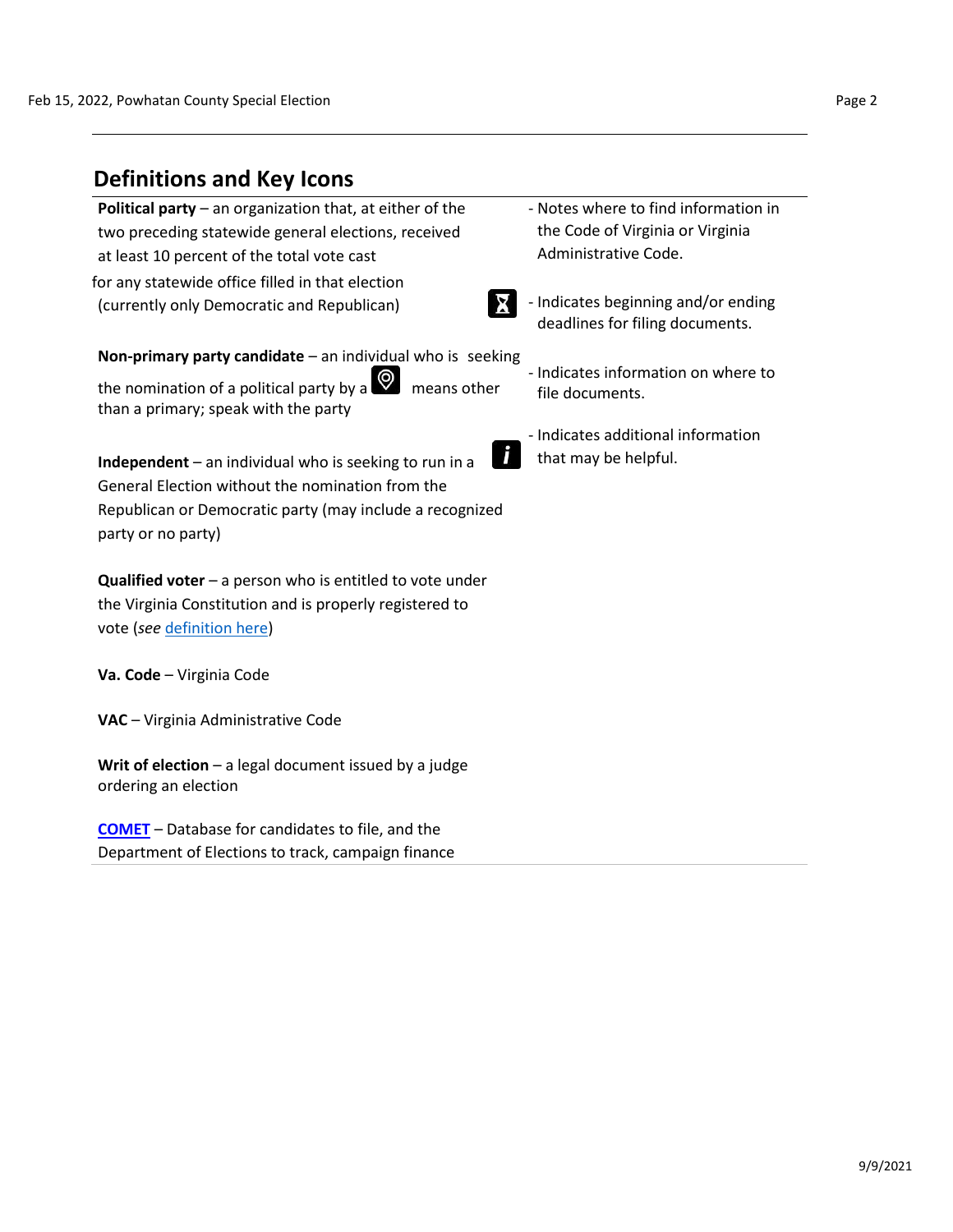# **How candidates get on the ballot in Virginia**

**Follow these instructions to get on the ballot for the Powhatan County School Board Special Election in District 4 on February 15, 2022.** 

### **Do you fulfill the basic qualifications to be a candidate?**

- □ You have been a resident of Virginia for one year immediately preceding the election.
- ☐ You are a resident of Powhatan County, Virginia.
- ☐ You are registered to vote in Powhatan County, Virginia.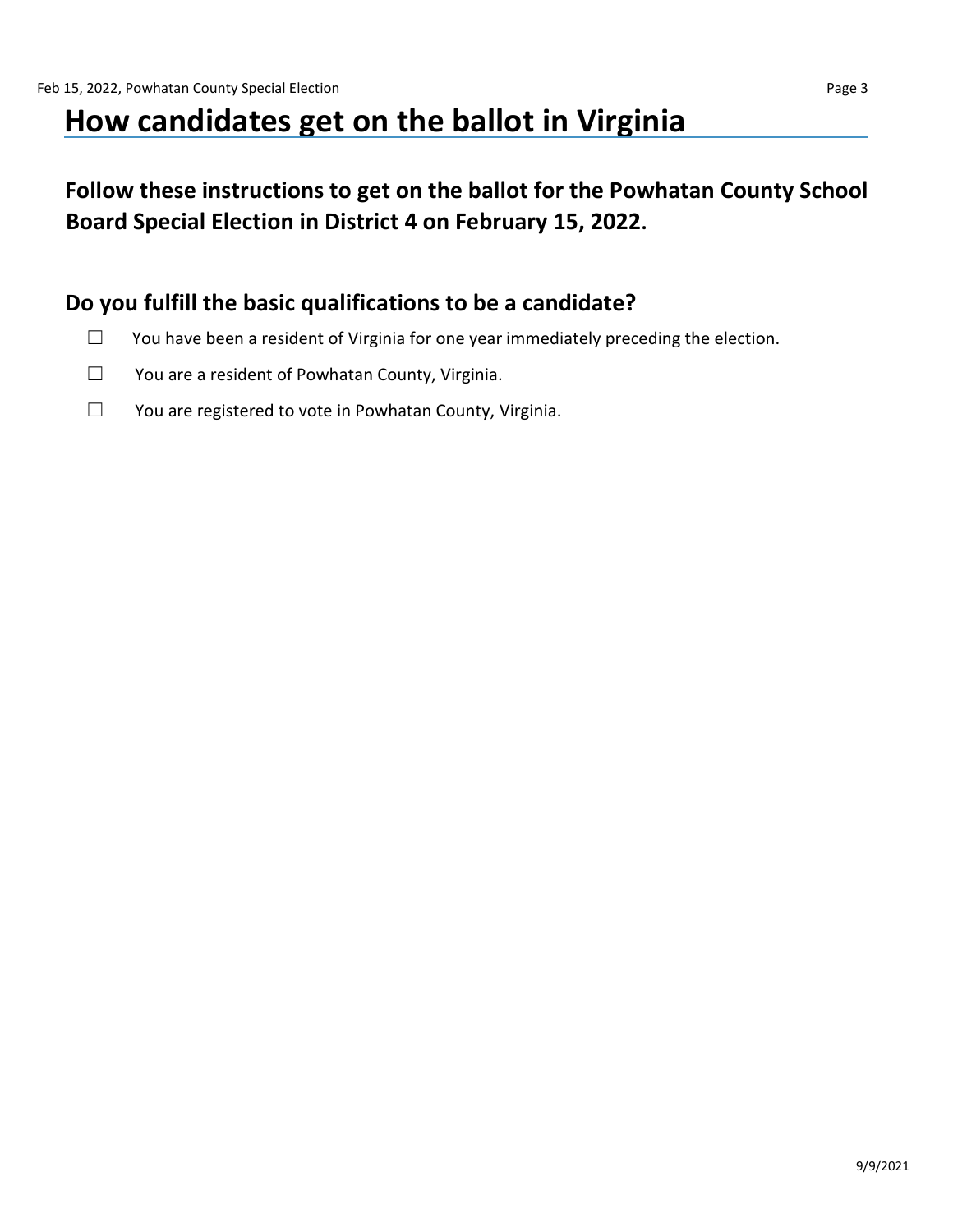# **What, when, and where do I file?**

#### This table is a summary. Find more information below.

|              | What do I need to file?                                                          | Notes or other<br>information                                            | Where do I file<br>this form?                                                 | When does filing<br>open?                                                            | What is the deadline<br>to file? |
|--------------|----------------------------------------------------------------------------------|--------------------------------------------------------------------------|-------------------------------------------------------------------------------|--------------------------------------------------------------------------------------|----------------------------------|
| $\mathbf 1$  | <b>Certificate of Candidate</b><br><b>Qualification - Local</b><br><b>Office</b> |                                                                          | Powhatan<br><b>County General</b><br>Registrar                                | Non-primary party and<br>independent<br>candidates:                                  | Friday, December 17,<br>2021     |
|              | §§ 24.2-501 or 24.2-503<br><b>SBE Policy 2019-001</b>                            |                                                                          | Postmarked by<br>deadline if sent<br>registered or<br>certified USPS<br>mail. | Thursday, August 12,<br>2021.                                                        |                                  |
| $\mathbf{2}$ | <b>Statement of Economic</b><br><b>Interest - Local Office</b>                   | Only applies to<br>certain<br>candidates<br>(review page<br>7).          | Powhatan<br><b>County General</b><br>Registrar                                | Non-primary party and<br>independent<br>candidates:<br>Thursday, August 12,<br>2021. | Friday, December 17,<br>2021     |
|              | §§ 24.2-502 and 24.2-<br>503<br><b>SBE Policy 2019-001</b>                       |                                                                          | Postmarked by<br>deadline if sent<br>registered or<br>certified USPS<br>mail. |                                                                                      |                                  |
| 3a           | <b>Declaration of Candidacy</b>                                                  | Submit with the<br>Petitions of<br><b>Qualified Voters</b><br>$(3b)$ .   | Powhatan<br><b>County General</b><br>Registrar                                | Independent<br>candidates:<br>Thursday, August 12,<br>2021.                          | Friday, December 17,<br>2021     |
|              | §§ 24.2-505, 24.2-507,<br>24.2-520, and 24.2-522<br><b>SBE Policy 2019-001</b>   | Non-primary party<br>candidates<br>do not need to file<br>this document. |                                                                               |                                                                                      |                                  |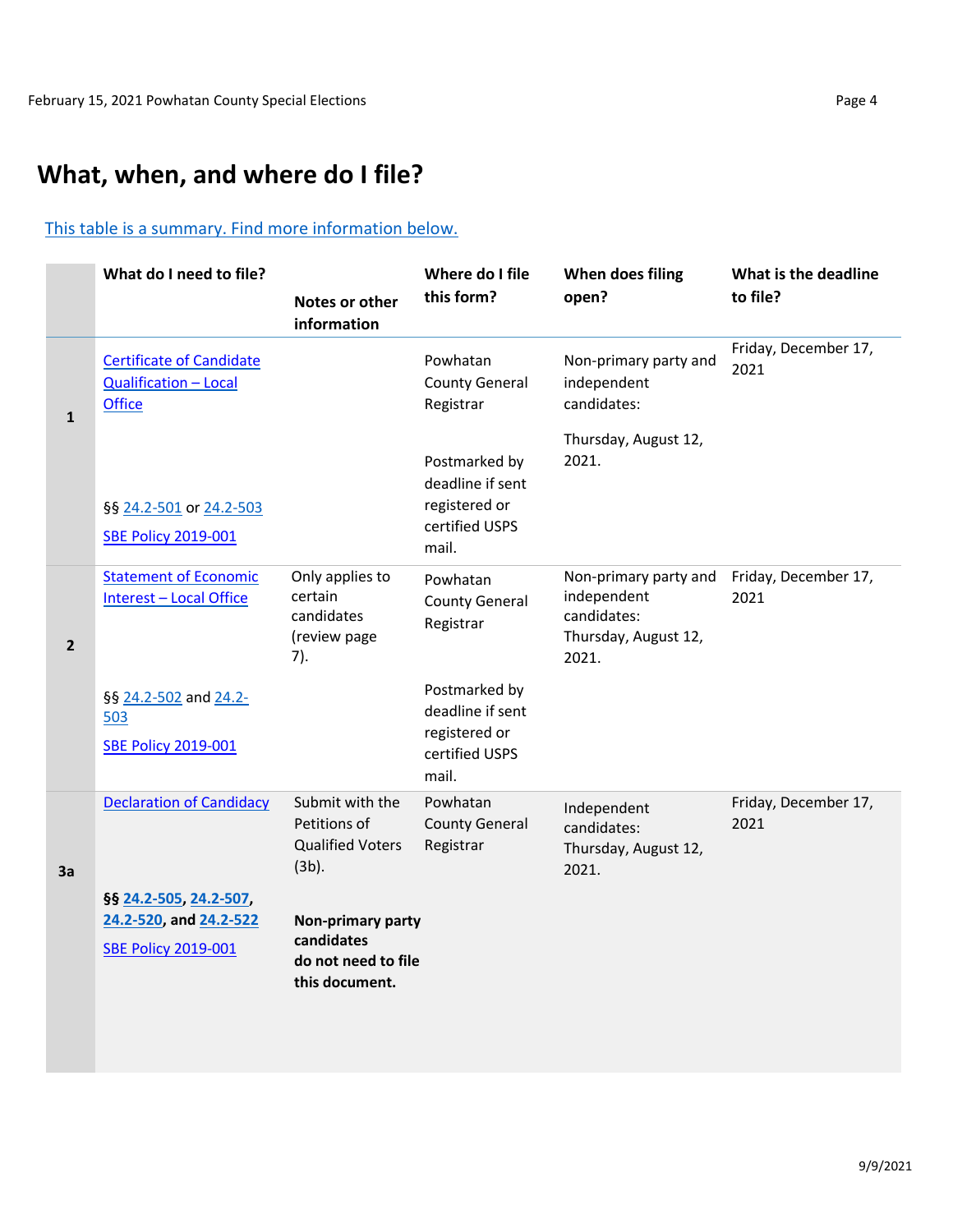|    | What do I need to file?                                                                                                                                                                                                  | Notes or other<br>information this form?                                                                                                                                                               | open?                                                              | Where do I file When does filing                                                                     | What is the deadline<br>to file?                                                                                |
|----|--------------------------------------------------------------------------------------------------------------------------------------------------------------------------------------------------------------------------|--------------------------------------------------------------------------------------------------------------------------------------------------------------------------------------------------------|--------------------------------------------------------------------|------------------------------------------------------------------------------------------------------|-----------------------------------------------------------------------------------------------------------------|
| 3b | <b>Petitions of Qualified</b><br><b>Voters</b><br>§§ 24.2-505(D), 24.2-<br>506, 24.2-507, 24.2-<br>521, and 24.2-522<br><b>Administrative Code</b><br>1 VAC 20-50-20 and<br>1 VAC 20-50-30<br><b>SBE Policy 2019-001</b> | Submit with the<br>Declaration of<br>Candidacy (3a).<br>You do not need<br>to submit all<br>signature pages<br>at once.<br>Non-primary<br>party<br>candidates do<br>not need to file<br>this document. | Powhatan<br><b>County General</b><br>Registrar                     | Independent<br>candidates:<br>Thursday, August 12,<br>2021.                                          | Friday, December 17,<br>2021                                                                                    |
| 4  | <b>Statement of</b><br>Organization for a<br>Candidate<br>§§ 24.2 Chapter 9.3<br>§§ 24.2 24.2- 947.1                                                                                                                     | $\bullet$<br>Registrar.<br>$\bullet$                                                                                                                                                                   | Submit SOO electronically using COMET:<br>Department of Elections. | Print PDF of SOO, sign, and deliver to your General<br>Make a copy of the signed PDF and send to the | Within 10 days of<br>meeting specific<br>conditions. See<br>conditions listed here<br>and in code 24.2-947.1.   |
| 5  | Campaign Finance<br>Reports<br>§§ 24.2 Chapter 9.3                                                                                                                                                                       |                                                                                                                                                                                                        | With the<br><b>Department of Elections</b><br>through COMET.       |                                                                                                      | For candidate<br>committees active in<br>2021, file according to<br>the appropriate 2021<br>reporting schedule. |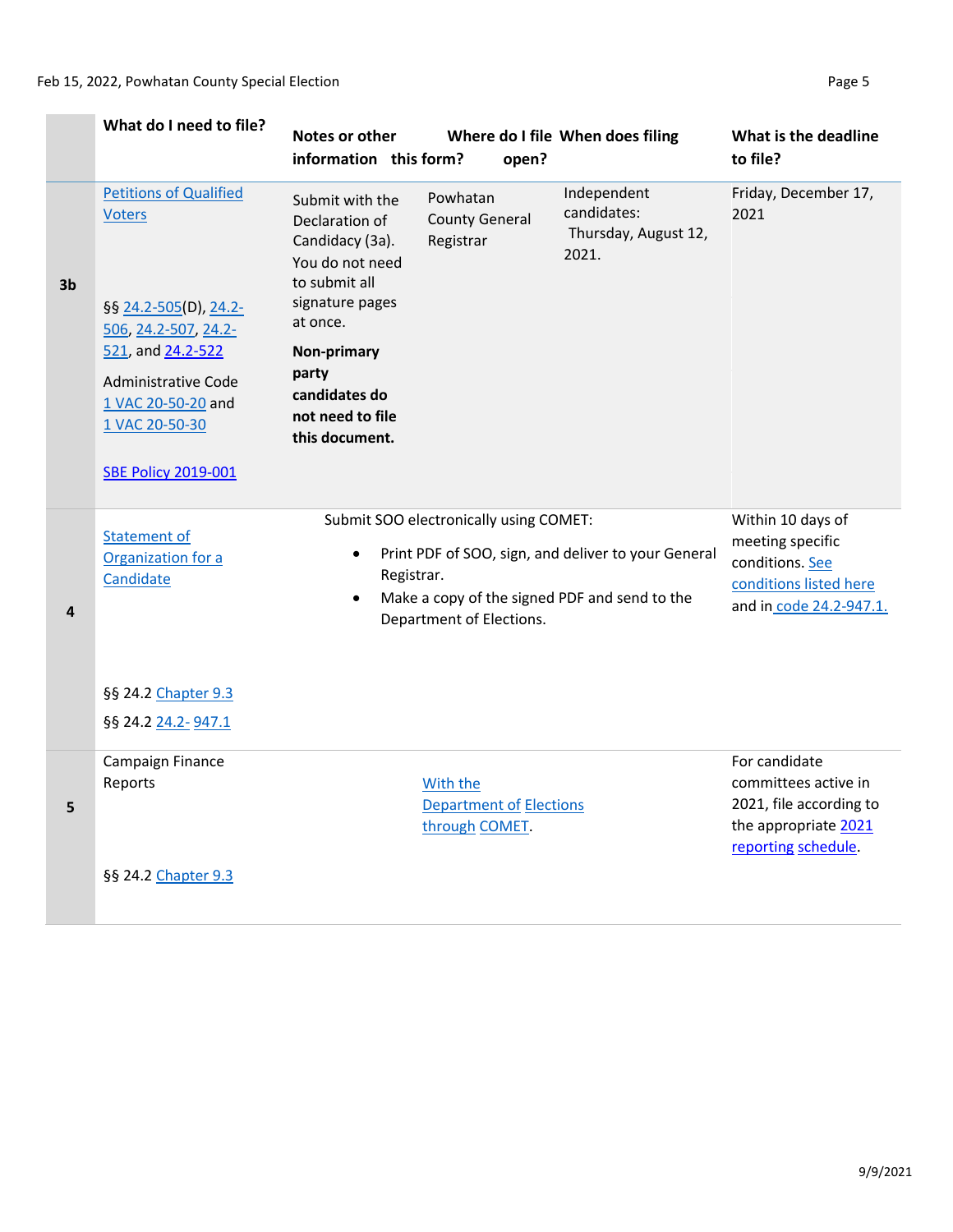#### **Follow these steps to file your candidacy:**

**1** Fill out and submit th[e](https://www.elections.virginia.gov/media/formswarehouse/campaign-finance/2018/candidates/SBE_501_4-rev7-18.pdf) [Certificate of Candidate Qualification Form](https://www.elections.virginia.gov/media/formswarehouse/campaign-finance/2018/candidates/SBE_501_4-rev7-18.pdf) [–](https://www.elections.virginia.gov/media/formswarehouse/campaign-finance/2018/candidates/SBE_501_4-rev7-18.pdf) [Local](https://www.elections.virginia.gov/media/formswarehouse/campaign-finance/2018/candidates/SBE_501_4-rev7-18.pdf) [Offices](https://www.elections.virginia.gov/media/formswarehouse/campaign-finance/2018/candidates/SBE_501_4-rev7-18.pdf) [\(S](https://www.elections.virginia.gov/media/formswarehouse/campaign-finance/2018/candidates/SBE_501_4-rev7-18.pdf)BE-501).



**E** Find in Virginia Code §§ [24.2-501](https://law.lis.virginia.gov/vacode/title24.2/chapter5/section24.2-501/) [or](https://law.lis.virginia.gov/vacode/title24.2/chapter5/section24.2-501/) [24.2-503.](https://law.lis.virginia.gov/vacode/title24.2/chapter5/section24.2-503/) Find in [SBE Policy 2019-001.](https://www.elections.virginia.gov/media/electionadministration/electionlaw/2019_001_SBE_policy_10_29.pdf)

#### Non-primary party and independent candidates



File starting **August 12, 2021.** File ending **December 17, 2021.** 

All candidates can mail this form by the deadline and the general registrar will accept it. You must:

- Pay the postage and send by registered or certified mail.
- Keep the receipt in case the general registrar asks for proof that you mailed this form before the deadline.



 Submit this form to your general registrar. After you submit this form:

- The general registrar puts your information into the Virginia Election and Registration Information System (VERIS).
- The Department of Elections posts your contact information on the Department website.
- **2** Fill out and submit the [Statement of Economic Interests](https://www.elections.virginia.gov/media/SOEI-State-and-Local-Statement-of-Economic-Interests.pdf) [\(i](https://www.elections.virginia.gov/media/SOEI-State-and-Local-Statement-of-Economic-Interests.pdf)f required).

 Find in Virginia Code §§ [24.2-502](https://law.lis.virginia.gov/vacode/title24.2/chapter5/section24.2-502/) [an](https://law.lis.virginia.gov/vacode/title24.2/chapter5/section24.2-502/)[d](https://law.lis.virginia.gov/vacode/title24.2/chapter5/section24.2-503/) [24.2-503.](https://law.lis.virginia.gov/vacode/title24.2/chapter5/section24.2-503/) Find in [SBE Policy 2019-001.](https://www.elections.virginia.gov/media/electionadministration/electionlaw/2019_001_SBE_policy_10_29.pdf)

Required of a candidate running for constitutional office OR a candidate running for a seat on a governing body or elected school board of any county, city, or town with a population in excess of 3,500 persons.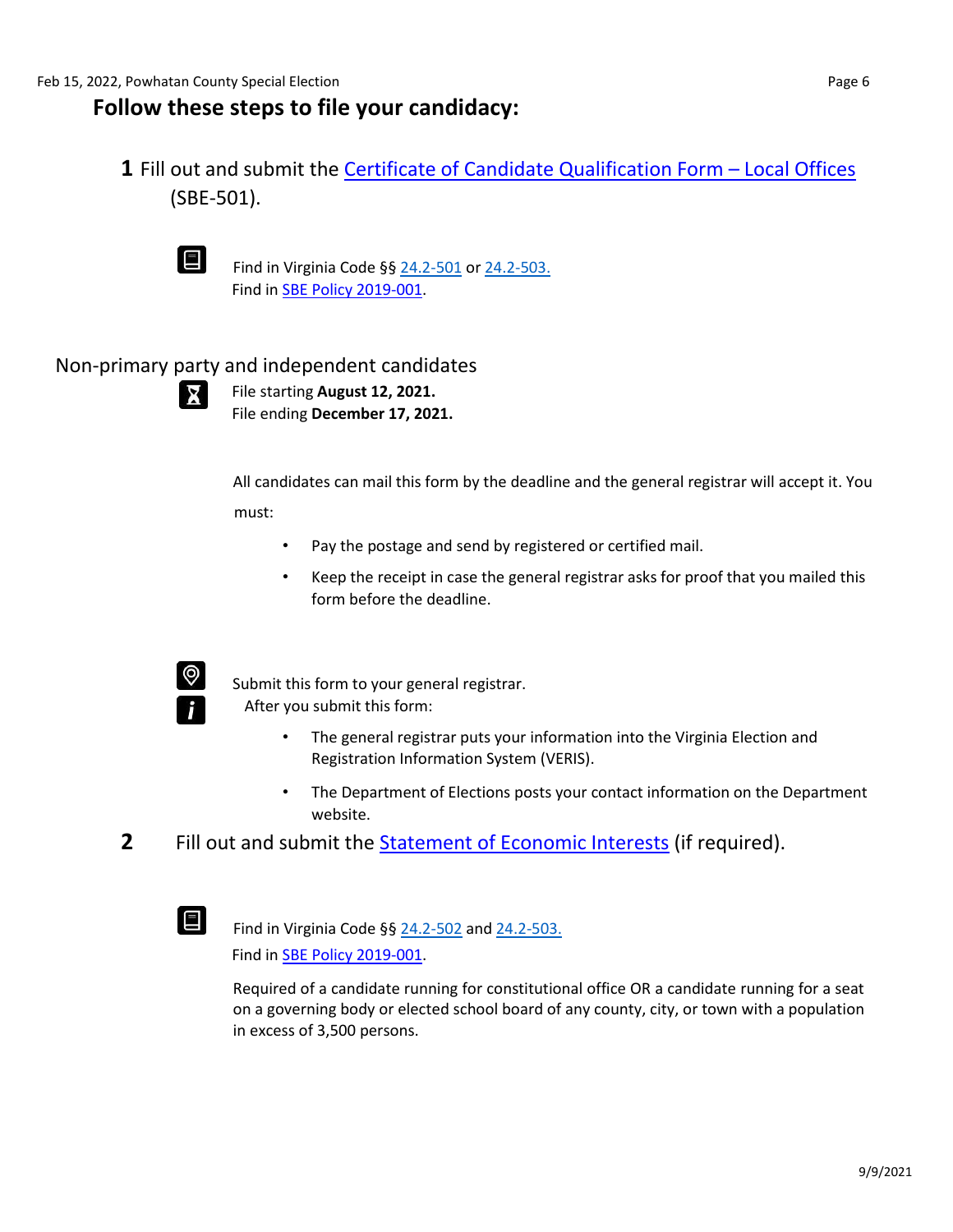## $\Sigma$  Non-primary party and independent candidates File starting **August 12, 2021.**  File ending **December 17, 2021.**

All candidates can mail this form by the deadline and we will accept it. You must:

- Pay the postage and send by registered or certified mail.
- Keep the receipt in case we ask for proof that you mailed this form before the deadline.



 $\bigotimes$  Submit this form to your general registrar.



An interim appointee who filed the Statement of Economic Interest pursuant to § [2.2-3115,](https://law.lis.virginia.gov/vacode/title2.2/chapter31/section2.2-3115/) i.e. to assume office, is not required to file another Statement of Economic Interest as a candidate.

**3a** Fill out and submit a [Declaration of Candidacy](https://www.elections.virginia.gov/media/formswarehouse/campaign-finance/2018/candidates/SBE_505_520_Declaration_of_Candidacy_Rev1_15.pdf) [fo](https://www.elections.virginia.gov/media/formswarehouse/campaign-finance/2018/candidates/SBE_505_520_Declaration_of_Candidacy_Rev1_15.pdf)rm (SBE-505/520).



**E** Find in Virginia Code §§ [24.2-505,](https://law.lis.virginia.gov/vacode/title24.2/chapter5/section24.2-505/) [24.2-507,](https://law.lis.virginia.gov/vacode/title24.2/chapter5/section24.2-507/) [24.2-520,](https://law.lis.virginia.gov/vacode/title24.2/chapter5/section24.2-507/) an[d](https://law.lis.virginia.gov/vacode/title24.2/chapter5/section24.2-522/) [24.2-522.](https://law.lis.virginia.gov/vacode/title24.2/chapter5/section24.2-522/) Find in SBE [Policy 2019-001.](https://www.elections.virginia.gov/media/electionadministration/electionlaw/2019_001_SBE_policy_10_29.pdf)



 Independent candidates File starting **August 12, 2021.**  File ending **December 17, 2021.** 

> Your general registrar must **receive** this form by the deadline listed above. A postmark or other mailing service timestamp does not qualify.



 $\bigotimes$  Submit this form along with the Petition of Qualified Voter forms to your General Registrar.



If you are a party candidate nominated by a method other than a primary then you do not need to submit a Declaration of Candidacy unless required by your party.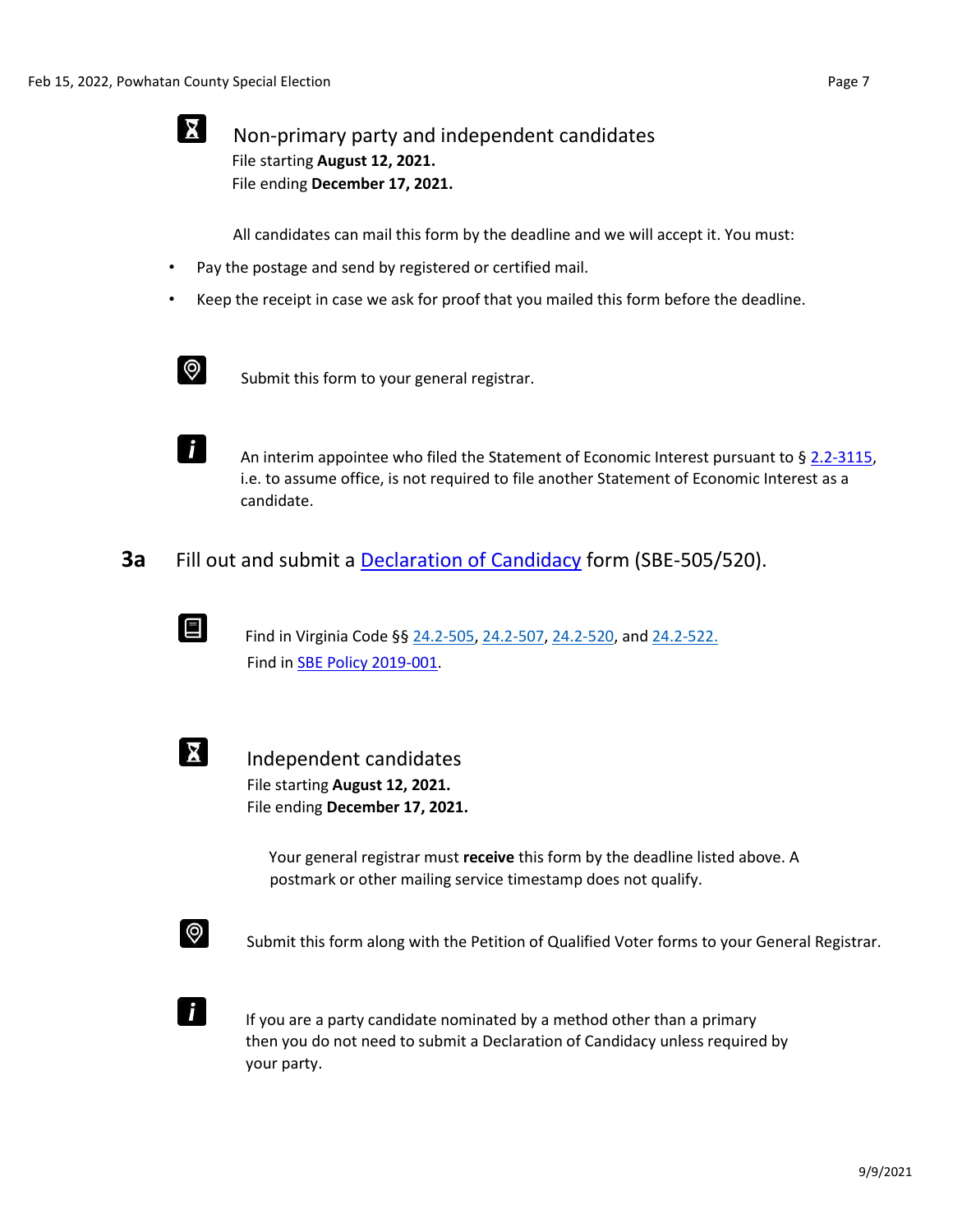# **3b** Collect petition signatures and submit the **Petitions of Qualified [Voters](https://www.elections.virginia.gov/Files/Forms/Candidates/Petition-of-Qualified-Voters-SBE-506_521_letter.pdf)** [\(S](https://www.elections.virginia.gov/Files/Forms/Candidates/Petition-of-Qualified-Voters-SBE-506_521_letter.pdf)BE-506/521).

 Find in Virginia Code §§ [24.2-505\(D](https://law.lis.virginia.gov/vacode/title24.2/chapter5/section24.2-505/)), [24.2-506,](https://law.lis.virginia.gov/vacode/title24.2/chapter5/section24.2-506/) [24.2-507,](https://law.lis.virginia.gov/vacode/title24.2/chapter5/section24.2-506/) [24.2-521, an](https://law.lis.virginia.gov/vacode/title24.2/chapter5/section24.2-521/)[d](https://law.lis.virginia.gov/vacode/title24.2/chapter5/section24.2-522/) [24.2-522.](https://law.lis.virginia.gov/vacode/title24.2/chapter5/section24.2-522/) Find in [1 VAC 20-50-20](https://law.lis.virginia.gov/admincode/title1/agency20/chapter50/section20/) [a](https://law.lis.virginia.gov/admincode/title1/agency20/chapter50/section20/)[nd 1 VAC 20-50-30.](https://law.lis.virginia.gov/admincode/title1/agency20/chapter50/section30/)

Find in [SBE Policy 2019-001.](https://www.elections.virginia.gov/media/electionadministration/electionlaw/2019_001_SBE_policy_10_29.pdf)

Check local charters for additional or different requirements.

Contact the local attorney for guidance.

| Non-primary party<br>candidates         | <b>Independent Candidates</b>                                                                                              |
|-----------------------------------------|----------------------------------------------------------------------------------------------------------------------------|
| You do not need to<br>submit this form. | Collect signatures:<br>Thursday, August 12, 2021, December<br>17, 2021.<br>File starting: August 12, 2021.<br>File ending: |
|                                         | December 17, 2021.                                                                                                         |
|                                         | File this form with your general registrar.                                                                                |

# $\mathbf{i}$

When an independent candidate files petition pages with the General Registrar for the first time, they must file their Declaration of Candidacy.

Candidates running for the special election may file petition pages more than once.

See the table on page 11 for the number of signatures needed.

Independent candidates will appear on the ballot in the order of time of filing for the office - the time at which the independent candidate files the required number of petition signatures. If no petition is required, the time of filing will be when the candidate files a completed statement of qualification.

At the time of filing you can request notification of any problems that can be corrected before the filing deadline. Make this request in writing and address it to the Secretary of the local electoral board.

They will try to get back to you but cannot guarantee a timely response.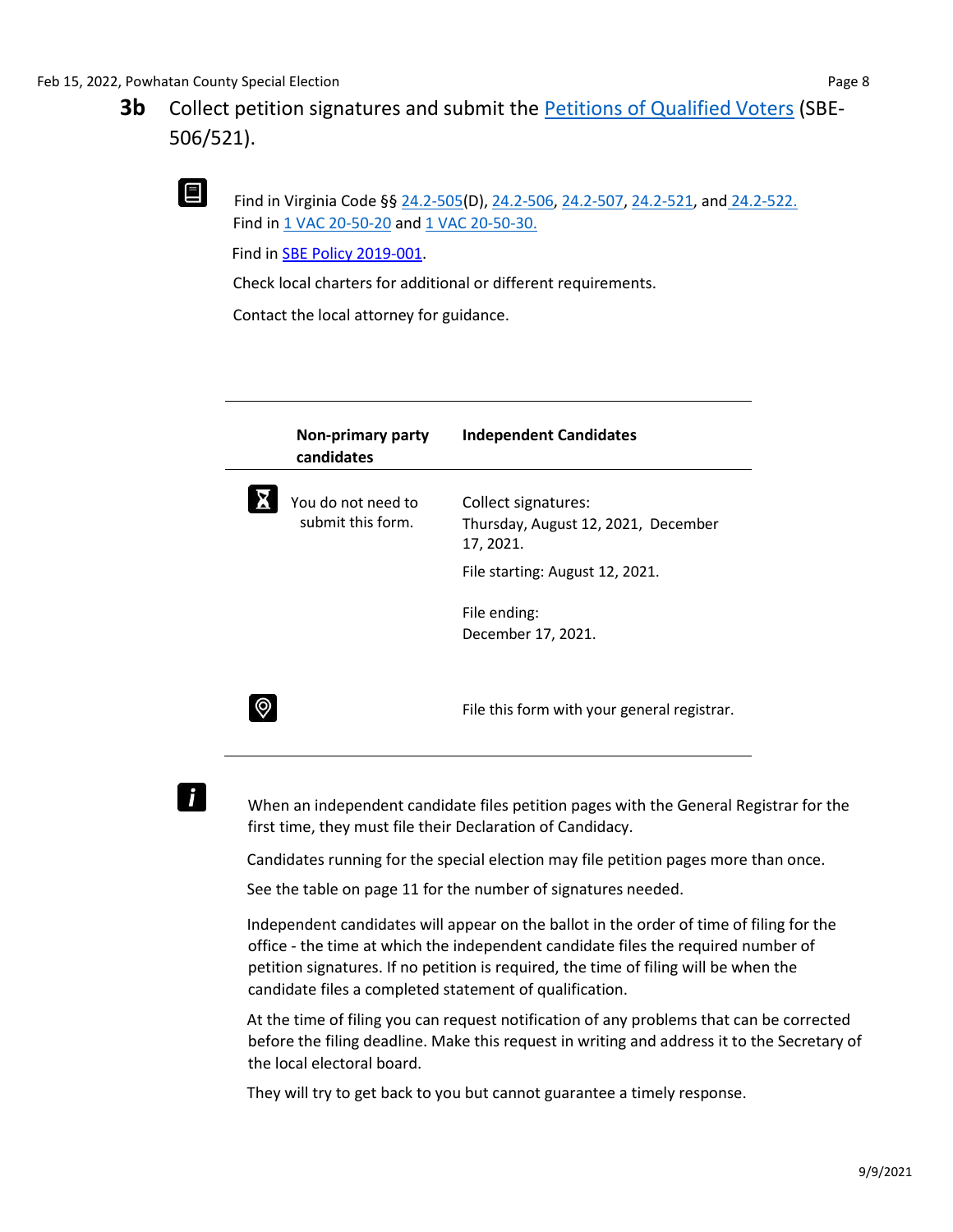If you do not qualify as a candidate because you did not have enough signatures, then you can submit an appeal to the local electoral board regarding the petition signatures.

Submit your appeal **within 5 days** from when the disqualification notice was issued.

You will need to prove that you have the correct number of signatures from qualified voters before the deadline.

Find more information in [1 VAC 20-50-30.](https://law.lis.virginia.gov/admincode/title1/agency20/chapter50/section30/)

#### Things to remember about petitions:

Petition Pages must…

- be on the form from the Department of Elections, and you cannot alter it in any way.
- be either letter or legal size. Both are available on the [Department of Elections](https://www.elections.virginia.gov/candidatepac-info/candidate-forms/index.html) [website.](https://www.elections.virginia.gov/candidatepac-info/candidate-forms/index.html)
- be one page printed on the front and back. You can make as many copies as you need.
- contain the signature, printed full name, and full residence address of each qualified voter and the date the voter signed. The last four (4) digits of the qualified voter's Social Security number are helpful, but not required.

The petition circulator…

- must be a legal resident of the United States and must sign the affidavit for each page in front of a notary.
- cannot be a minor.
- can be an individual who was convicted of a felony only if their voting rights are restored.
- cannot be the circulator of the page on which they sign the petition.

When collecting your petition signatures, it is helpful to remember that…

- Because people who are not registered to vote often sign petitions for candidates, we recommended that you collect at least 1 ½ times the number of signatures required.
- [1VAC20-50-20](https://law.lis.virginia.gov/admincode/title1/agency20/chapter50/section20/) [li](https://law.lis.virginia.gov/admincode/title1/agency20/chapter50/section20/)sts material omissions for petition signatures and pages. If your petition has a material omission, it may render the page or signature invalid.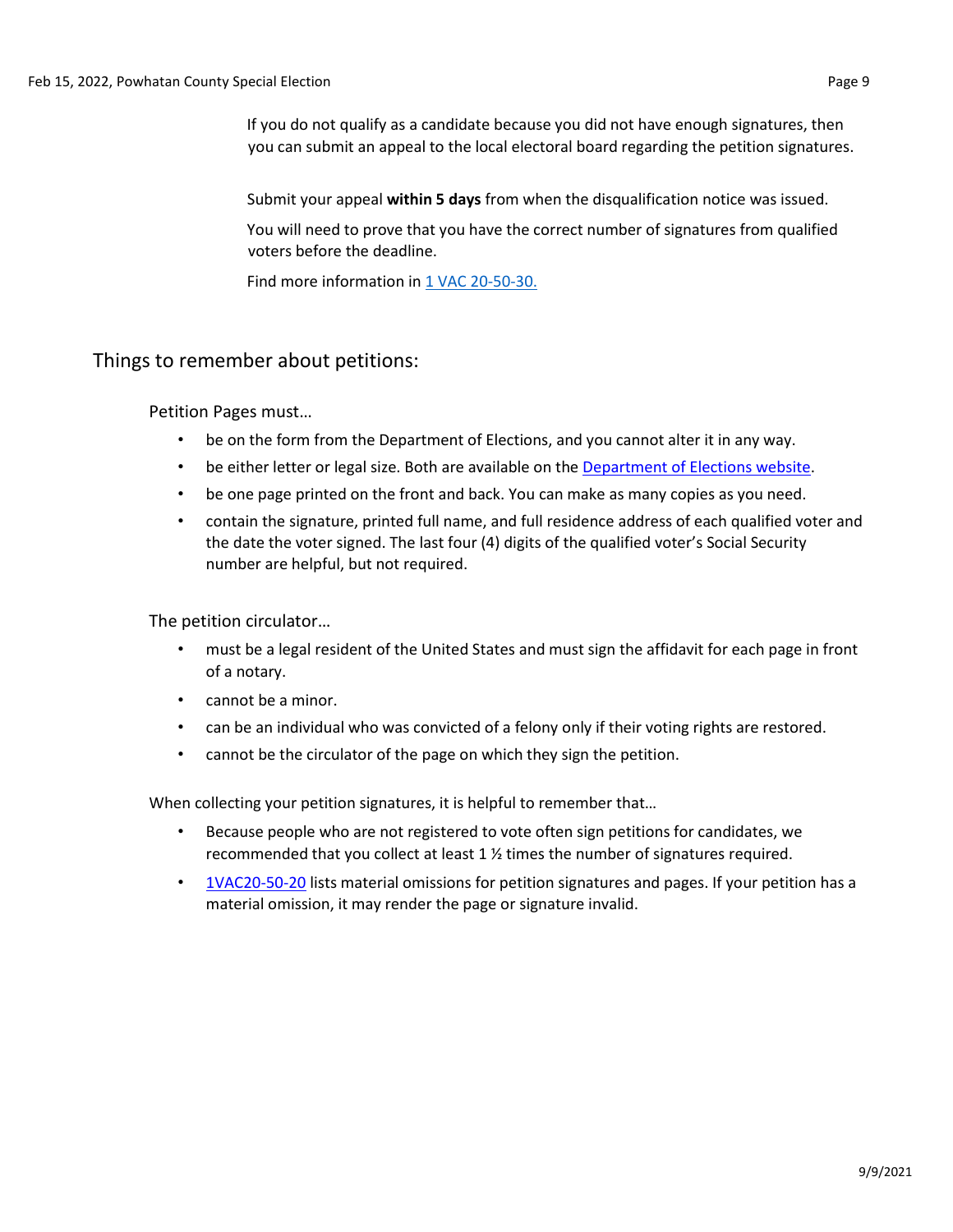| Office you seek                                                               | <b>Number of petition signatures</b><br>you need from qualified voters |
|-------------------------------------------------------------------------------|------------------------------------------------------------------------|
| For a candidate for membership on the governing<br>body of any county or city | 125 signatures                                                         |

# **Can I withdraw my candidacy?**

Find in Virginia Code § [24.2-612.2.](https://law.lis.virginia.gov/vacode/title24.2/chapter6/section24.2-612.2/) ELECT offers [ELECT-612.2](https://www.elections.virginia.gov/media/formswarehouse/campaign-finance/2018/candidates/ELECT-612-2-Candidate-Withdrawal-Form-12-17.pdf) [to](https://www.elections.virginia.gov/media/formswarehouse/campaign-finance/2018/candidates/ELECT-612-2-Candidate-Withdrawal-Form-12-17.pdf) help facilitate the candidate withdrawal process.

 $\sum$  A withdrawing candidate should submit his/her withdrawal notice with enough time before absentee voting commences in order to ensure his/her name is removed from the ballot.

> If you submit your form after your local ballots are printed, your name will not be removed from the ballot, but you will no longer be a candidate.



 $\mathbf{i}$ 

Submit your written withdrawal to your [General Registrar.](https://vote.elections.virginia.gov/VoterInformation/PublicContactLookup) Electronic submissions of signed withdrawal notices are permissible.

 To be withdrawn from the ballot you must submit a signed written notice declaring your intent to withdraw from the election.